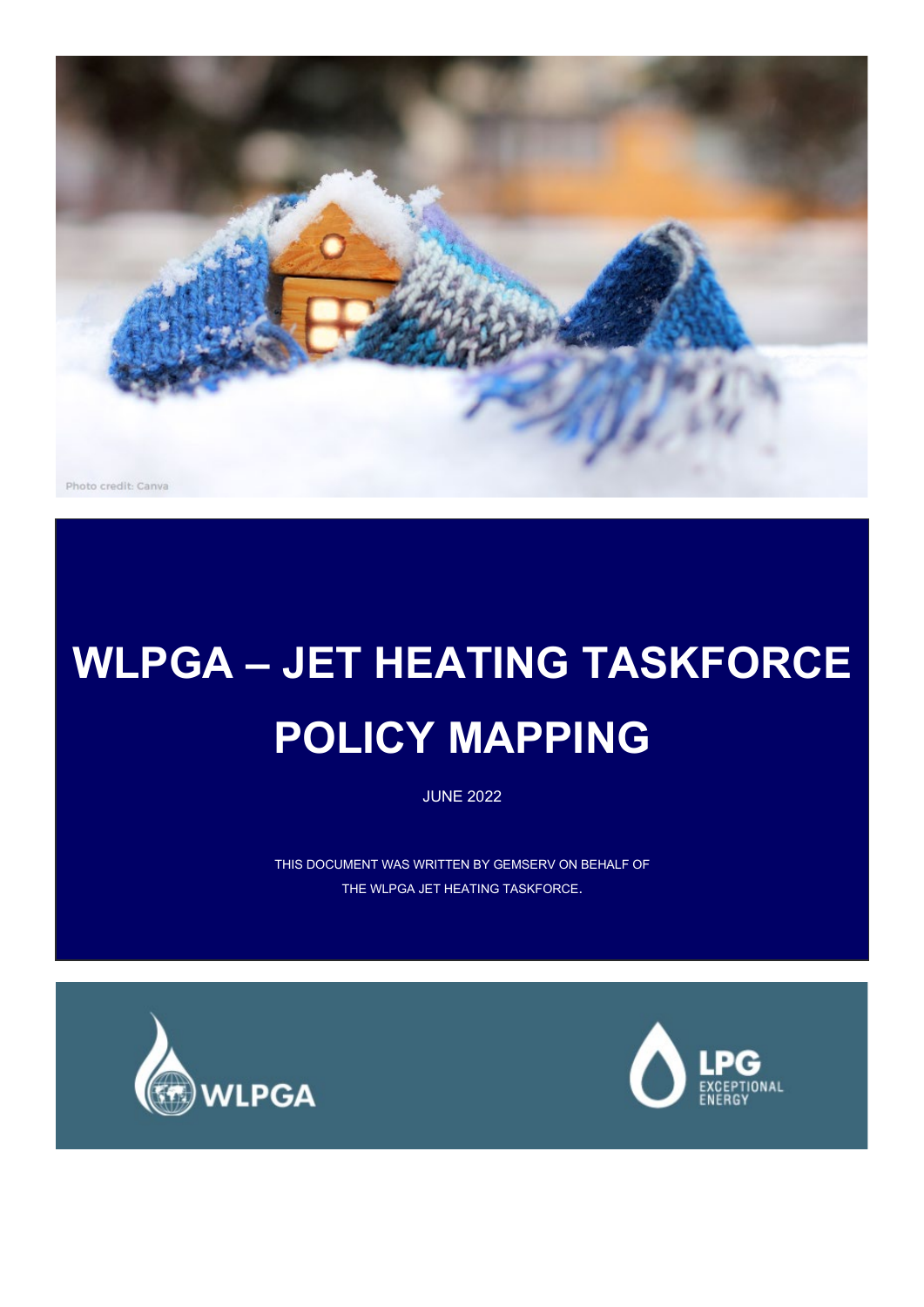

## **TABLE OF CONTENTS**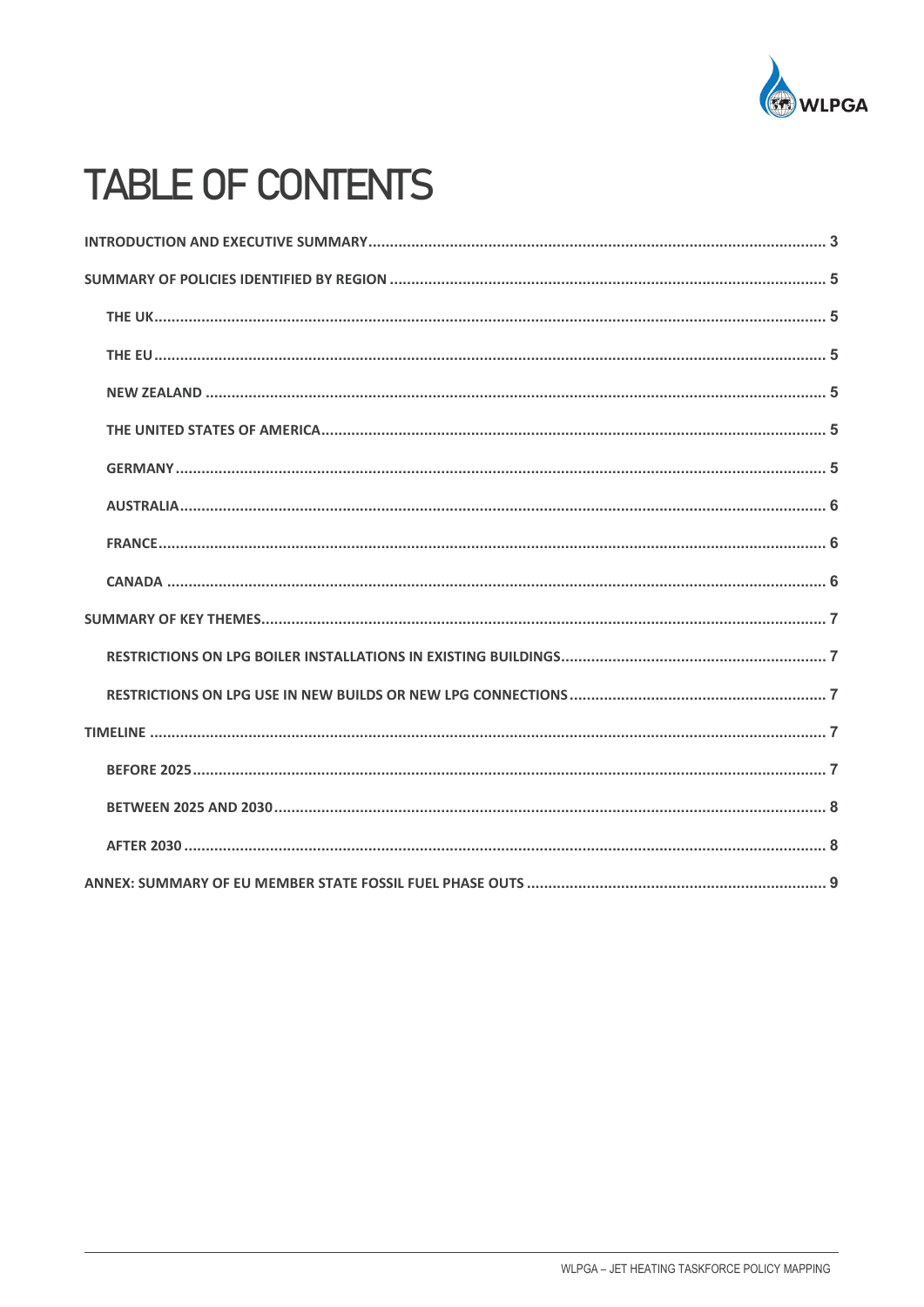## <span id="page-2-0"></span>**Introduction and Executive Summary**

In the current climate of net zero and emission reduction targets there are an increasing number of policies and regulations that aim to reduce the use of fossil fuels, including LPG. Some of these restrictions, such as bans on gas boilers, also apply to biofuels such as bioLPG. This repository catalogues and evaluates damaging legislation for LPG and bioLPG to aid the prioritisation and focus of resources, and in the future to enable the sharing of best practice and evidence-based responses to key advocacy themes.

The scope of the project includes policies, proposals, regulations and reports that directly or indirectly restrict the use of LPG and natural gas in the UK, EU, New Zealand and some regions with the most ambitious climate policies in the United States of America.

The policies are ranked in terms of importance based on the scale of the impact on the LPG sector and the timeframe for delivery using the following matrix.

|        |                                                  | <b>Timescales</b> |                                |                   |  |  |
|--------|--------------------------------------------------|-------------------|--------------------------------|-------------------|--|--|
|        |                                                  | $1 =$ After 2030  | $2 =$ Between 2025<br>and 2030 | $3 = Before 2025$ |  |  |
| Impact | $1 = No$ or limited<br>impact on LPG<br>business | $1 = Watch$       | $2 = Watch$                    | $3 = Influence$   |  |  |
|        | $2 =$ Impact on new<br>build/new<br>connections  | $2 = Watch$       | $4 = Influence$                | $6 = Act$         |  |  |
|        | $3 =$ Impact on<br>existing LPG<br>customers     | $3 = Influence$   | $6 = Act$                      | $9 = Act$         |  |  |

*Figure 1 - Document importance matrix*

| Table 1 - Summary of Policy Document Rankings by Country |  |  |  |
|----------------------------------------------------------|--|--|--|
|                                                          |  |  |  |

| Country              | <b>Watch (1-2)</b> | Influence (3-5) | Act (6-9) |
|----------------------|--------------------|-----------------|-----------|
| UK                   |                    |                 | 3         |
| EU                   | Ω                  | O               |           |
| New Zealand          |                    | $\mathcal{P}$   |           |
| <b>United States</b> | 2                  | 11              |           |
| France               |                    | $\mathcal{P}$   |           |
| Germany              | n                  |                 |           |
| Canada               | O                  | $\mathcal{P}$   | 2         |
| Australia<br>0       |                    | ŋ               | 2         |
| <b>Total</b>         |                    | 19              | 14        |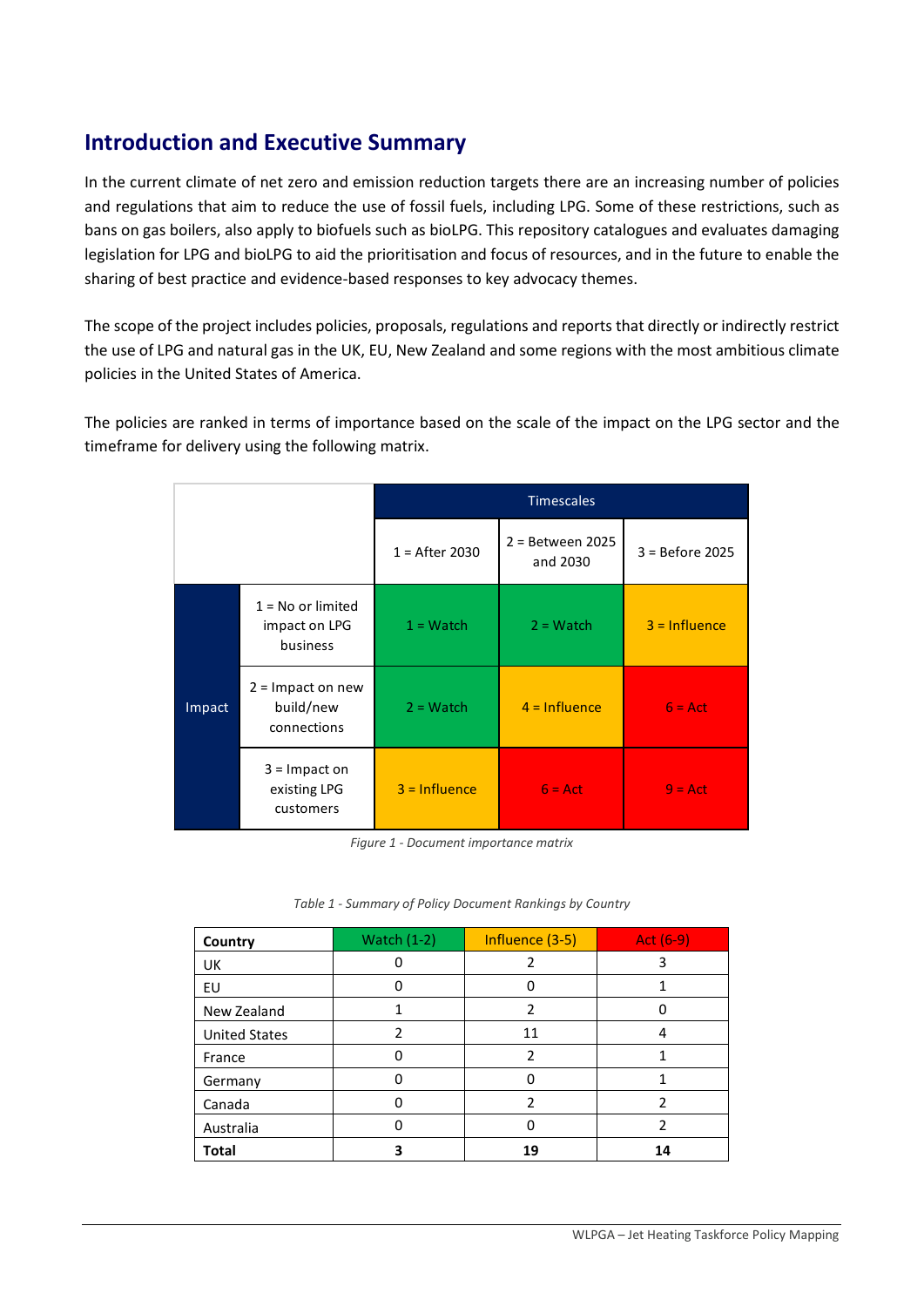| <b>Region</b>                 | <b>Policy</b>                                                                                                                                                                                                                                                                                                                                                                                                          |  |  |  |
|-------------------------------|------------------------------------------------------------------------------------------------------------------------------------------------------------------------------------------------------------------------------------------------------------------------------------------------------------------------------------------------------------------------------------------------------------------------|--|--|--|
| <b>France</b>                 | RE2020 - Exclusion of gas, and liquids gas for new buildings from 2022                                                                                                                                                                                                                                                                                                                                                 |  |  |  |
|                               |                                                                                                                                                                                                                                                                                                                                                                                                                        |  |  |  |
| Germany                       | Programme/Coalition contract of new Government and Action Package II - Restriction<br>requiring new heating installations to preferably use at least 65% renewable energy<br>from 2024                                                                                                                                                                                                                                 |  |  |  |
|                               |                                                                                                                                                                                                                                                                                                                                                                                                                        |  |  |  |
| Australia                     | Rental phase out LPG space heaters from 2019                                                                                                                                                                                                                                                                                                                                                                           |  |  |  |
|                               | Yarra Valley Council gas ban for council buildings from 2030                                                                                                                                                                                                                                                                                                                                                           |  |  |  |
|                               |                                                                                                                                                                                                                                                                                                                                                                                                                        |  |  |  |
|                               | Phasing out the installation of fossil fuel heating in businesses and public buildings off<br>the gas grid from 2024 for large buildings (>1000m <sup>2</sup> ) and 2024 for smaller buildings                                                                                                                                                                                                                         |  |  |  |
| UK                            | Phasing out the installation of fossil fuel heating in domestic buildings off the gas grid<br>from 2026                                                                                                                                                                                                                                                                                                                |  |  |  |
|                               | Heat and Buildings Strategy outlines decarbonisation plan including above two policies                                                                                                                                                                                                                                                                                                                                 |  |  |  |
|                               |                                                                                                                                                                                                                                                                                                                                                                                                                        |  |  |  |
| EU                            | Energy Performance of Buildings Directive Amendment - a clear legal basis for national<br>bans of boilers based on fossil fuels and removal of subsidised for fossil-fuel boilers as<br>of 2027. RePower EU proposed phasing out Member States' subsidies for fossil fuel-<br>based boilers in buildings as of 2025 as a minimum and encouraging redirection<br>to incentivise support schemes for heat pumps instead. |  |  |  |
|                               |                                                                                                                                                                                                                                                                                                                                                                                                                        |  |  |  |
| Vermont                       | The Climate Council and Climate Action Plan requires fuel suppliers to reduce<br>emissions of their fuels or purchase credits from other suppliers from December 2022                                                                                                                                                                                                                                                  |  |  |  |
|                               |                                                                                                                                                                                                                                                                                                                                                                                                                        |  |  |  |
| <b>California</b>             |                                                                                                                                                                                                                                                                                                                                                                                                                        |  |  |  |
|                               |                                                                                                                                                                                                                                                                                                                                                                                                                        |  |  |  |
| <b>CA Air Resources Board</b> | 2022 SIP/Scoping Plan - Zero-emission standard for space and water heaters                                                                                                                                                                                                                                                                                                                                             |  |  |  |
| San Luis Obispo               | Building Electrification Ordinance - Requirement for new builds to be ready for<br>electrification from 2022                                                                                                                                                                                                                                                                                                           |  |  |  |
| <b>Half Moon Bay</b>          | Building Electrification Ordinance - Requirement for new builds to be ready for<br>electrification from 2022                                                                                                                                                                                                                                                                                                           |  |  |  |
|                               |                                                                                                                                                                                                                                                                                                                                                                                                                        |  |  |  |
| Canada                        |                                                                                                                                                                                                                                                                                                                                                                                                                        |  |  |  |
|                               |                                                                                                                                                                                                                                                                                                                                                                                                                        |  |  |  |
| Quebec                        | Ban on new buildings using an oil boiler from 2021 and ban on replacing an oil boiler<br>with any fossil fuel from 2023                                                                                                                                                                                                                                                                                                |  |  |  |
|                               |                                                                                                                                                                                                                                                                                                                                                                                                                        |  |  |  |
| <b>British Columbia</b>       | Zero emission standard for new builds from 2022 and zero emission standard for<br>replacement heating systems from 2025                                                                                                                                                                                                                                                                                                |  |  |  |
|                               |                                                                                                                                                                                                                                                                                                                                                                                                                        |  |  |  |

*Table 2 - Summary of Policies with an Importance Rank Between 6 and 9 (Act)*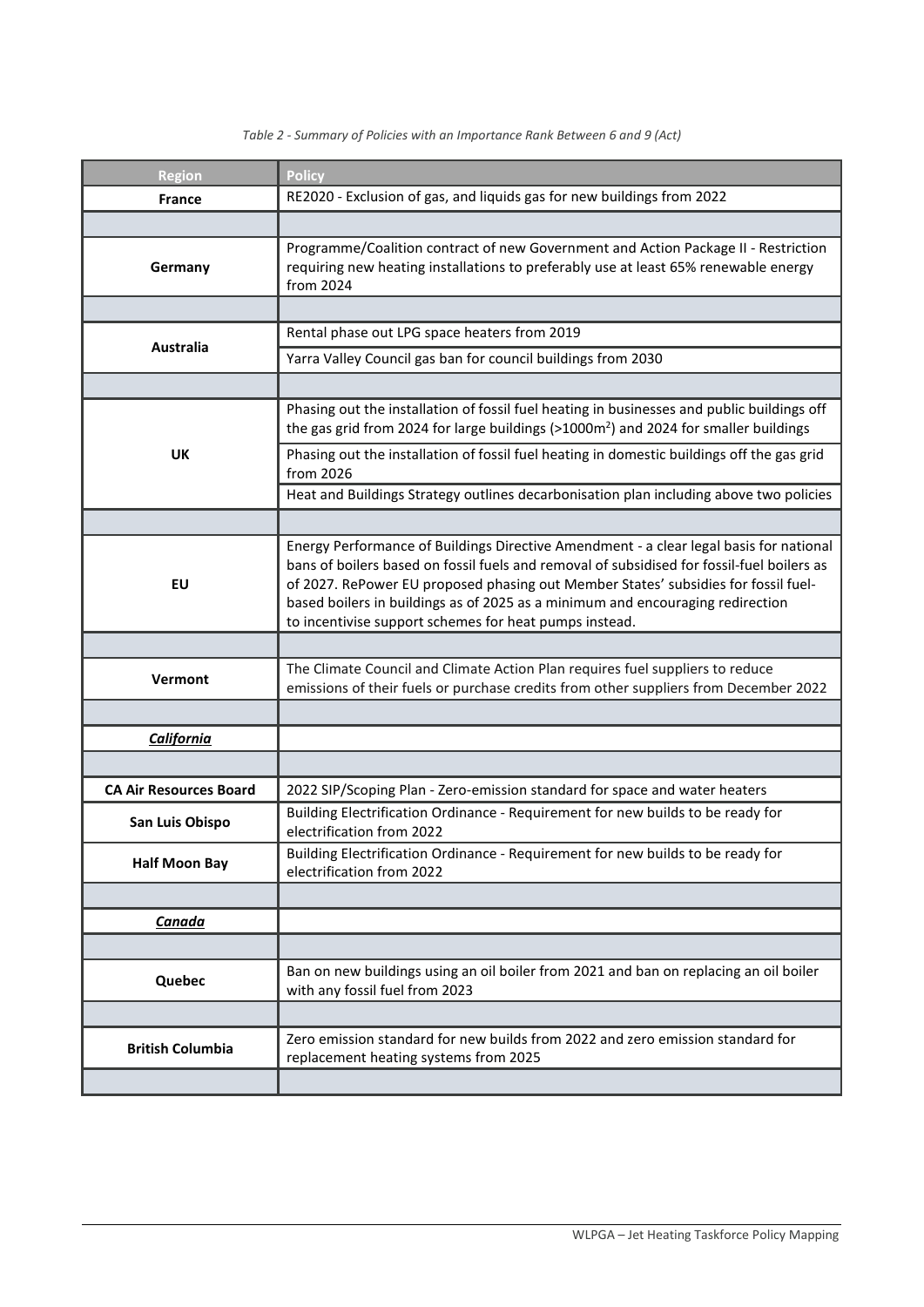## <span id="page-4-0"></span>**Summary of policies identified by region**

#### <span id="page-4-1"></span>**The UK**

The UK have recently consulted on phasing out the installation of fossil fuel heating in domestic and non-domestic buildings off the gas grid. This would begin in 2026 for domestic buildings and between 2024 and 2026 for non-domestic buildings based on building size. The future buildings standard and future homes standard will also effectively ban LPG installations in new buildings and homes from 2021.

#### <span id="page-4-2"></span>**The EU**

The EU are currently proposing amending the Energy Performance of Buildings Directive to require new builds to be zeroemission buildings which should not generate carbon emissions on site from 2030 and all buildings to be zero-emission by 2050.

#### <span id="page-4-3"></span>**New Zealand**

New Zealand's Climate Change Committee and government are proposing introducing a ban on new connections to the gas grid from 2025.

#### <span id="page-4-4"></span>**The United States of America**

The policies considered in the USA focus on the New England States (Connecticut, Vermont, Rhode Island, Massachusetts, Maine, New Hampshire) and California. The majority of policies in the New England States are focused on emissions reduction targets such as the Global Warming Solutions Act in Vermont which requires a 26% reduction in emissions by 2025 (from 2005 levels), 40% by 2030 (from 1990 levels) and 80% by 2050 (from 1990 levels). Failure to deliver an actionable plan in 2022 or emission reductions mandate in 2025 will result in a lawsuit. In Vermont, the Climate Action Plan is expected to be implemented in December 2022. This will include an obligation for fuel suppliers to provide an increasing proportion of clean heat over time either through their own activities or purchasing credits from other parties.

In California there is a potential requirement for all new builds to be electric ready from 2026. Some areas such as San Luis Obispo and Half Moon Bay are moving quicker and will require all new builds to be ready for electrification from 2022. There is also a zero-emission standard for space and water heaters from 2025.

#### <span id="page-4-5"></span>**Germany**

Germany is introducing an obligation to "preferably" use 65% renewable energy in every new heating installation as of 1st January 2024. This applies for new and existing buildings in the domestic, commercial, and industrial sectors.

The expected preference of new heating systems is: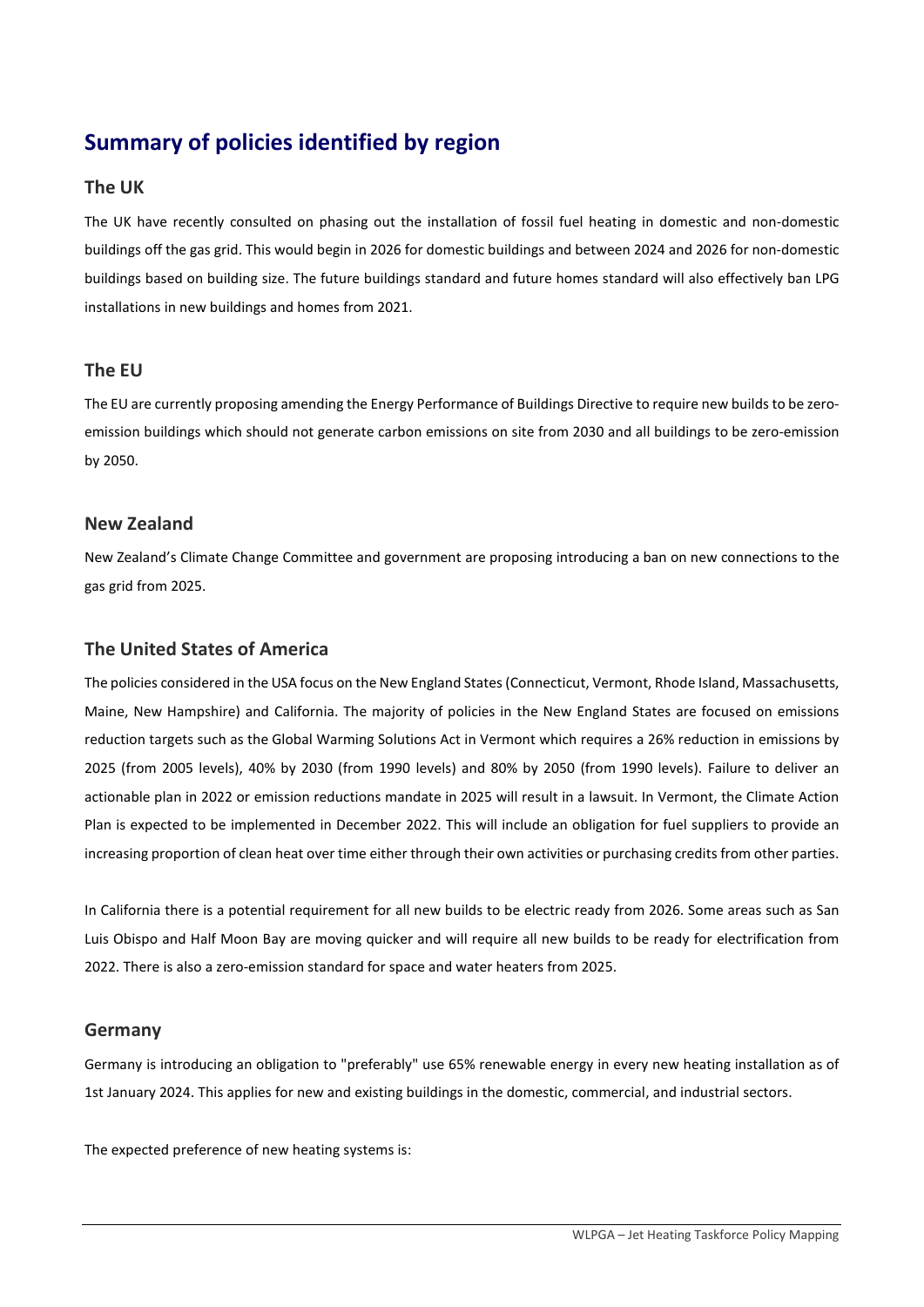#### 1. Heat pump first

- 2. Hybrid gas boiler/heat pump with min 30% contribution to heat output
- 3. Renewable ready heating such as a hybrid solution to be realised within two years
- 4. Heating with 65% biomass/biogas
- 5. Exemptions in special circumstances

For each lower step in the cascade an expert opinion necessary.

#### <span id="page-5-0"></span>**Australia**

Rental LPG fuelled heaters are being phased out in Australia from 2019. As well as this there is expected to be a gas ban on council properties from 2030.

#### <span id="page-5-1"></span>**France**

France is introducing a fuel ban on gas and liquid gas for new buildings from January 2022 for residential buildings and July 2022 for office and school buildings. There is also a ban on boilers if the energy generates more than 300gCO<sub>2e</sub>/kWh, this is only the case for oil boilers. Fossil fuel advertising is also expected to be banned in France, although this is only in the draft decree discussion period.

#### <span id="page-5-2"></span>**Canada**

Canada is introducing Clean Fuel Standards which require liquid fuel (gasoline and diesel) suppliers to reduce the carbon intensity of their fuels over time, resulting in a 13% reduction in carbon intensity of liquid fuels by 2030. The LPG industry is aiming to have propane included in these as a clean fuel and is awaiting publication of the final regulations expected later in 2022.

In Ontario, municipal governments have passed motions requesting the provincial government ban natural gas fired power generation in an effort to meet climate change targets. The energy minister has asked the electricity system operator to evaluate a moratorium on procurements of new natural gas generating stations and develop a pathway to zero emissions in the electricity sector by November 2022.

Quebec introduced a ban on oil use in new builds in December 2021. From December 2023 residents will not be able to replace oil heating systems with any fossil fuel alternative.

British Columbia is introducing a zero-emissions heating system requirement for new builds from 2022 and replacement heating systems from 2025.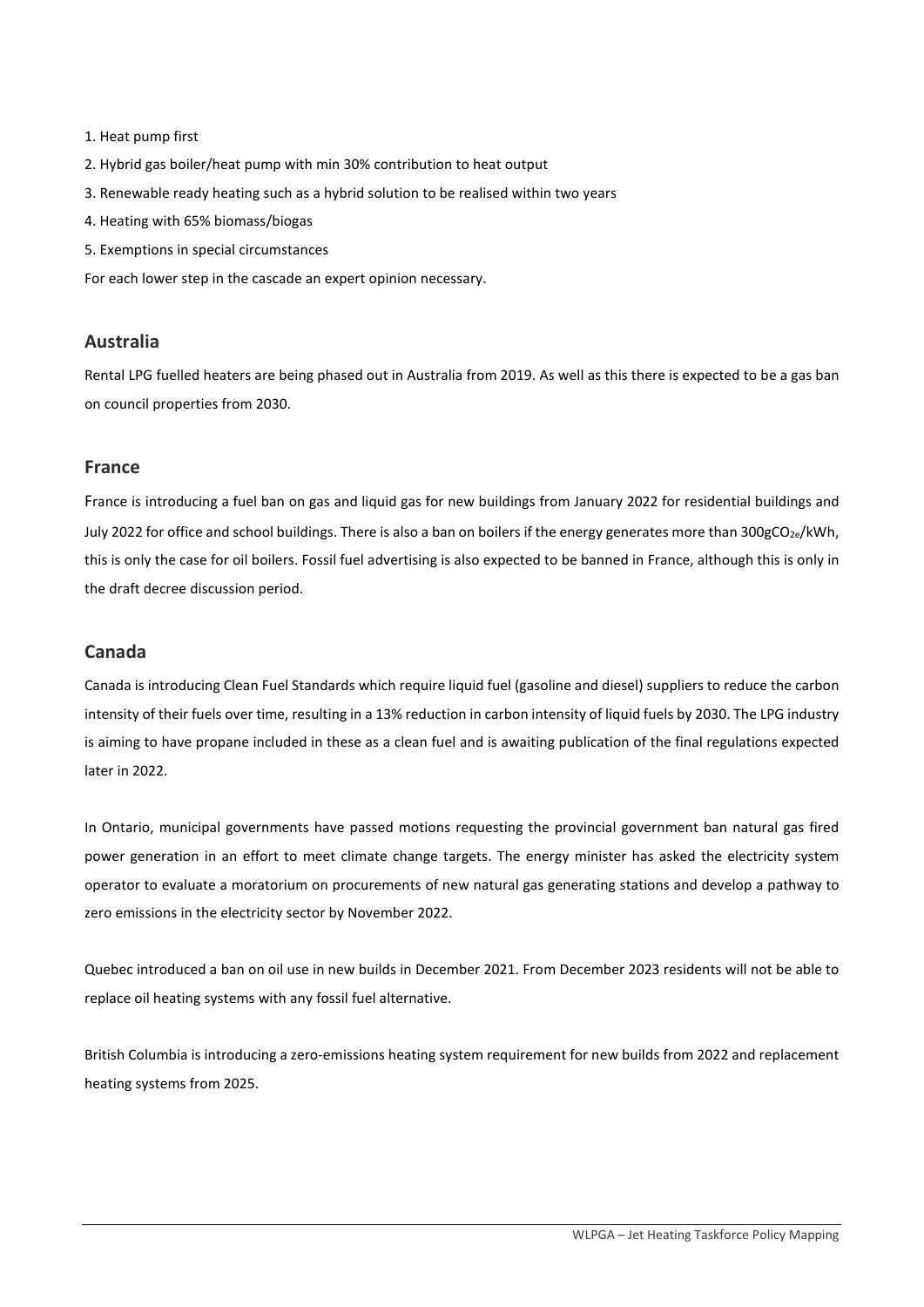## <span id="page-6-0"></span>**Summary of Key Themes**

#### <span id="page-6-1"></span>**Restrictions on LPG Boiler Installations in Existing Buildings**

- **UK** Consultations on phasing out the installation of fossil fuel heating in domestic (2026) and non-domestic (2024-2026) buildings off the gas grid
- **Germany** Is introducing an obligation to "preferably" use 65% renewable energy in every new heating installation as of 1st January 2024
- **Australia** Introducing a gas ban on council properties by 2030
- **British Columbia** Replacement heating system must be zero emission from 2025
- **Half Moon Bay / San Luis Obispo** Building Electrification Ordinance from 2022

#### <span id="page-6-2"></span>**Restrictions on LPG use in New Builds or New LPG Connections**

- **UK**  Future Homes and Building Standards
- **EU** Energy Efficiency of Buildings Directive Amendment; RePowerEU
- **New Zealand** Consultation to end new fossil gas connections
- **California** 2025 State Energy Code/Building Electrification Ordinance
- **British Columbia** New builds must have a zero-emission heating system from 2022
- **Quebec** Residents will not be able to replace an oil heating system with any form of fossil fuel from 202r3
- **Germany** –requirement for new heating systems to preferably use minimum 65% renewable energy from 2022
- **France** Exclusion of gas, and liquids gas for new buildings from 2022

### <span id="page-6-3"></span>**Timeline**

#### <span id="page-6-4"></span>**Before 2025**

- **UK** Consultations on phasing out the installation of fossil fuel heating in non-domestic buildings (larger than 1,000m2 ) off the gas grid (2024)
- **Germany** Obligation to "preferably" use 65% renewable energy in every new heating installation (2024)
- **Australia** Phase out of rental space heaters (2019)
- **Quebec**  Residents will not be able to replace an oil heating system with any form of fossil fuel (2023)
- **British Columbia** New builds must have a zero-emission heating system (2022)
- **Half Moon Bay/San Luis Obispo** Building Electrification Ordinance (2022)
- **Vermont**  Climate Action Plan (2022)
- **France** RE2020 (Exclusion of gas, and liquids gas for new buildings) (2022) and installation of new oil boilers (2022)
- **Germany**  Requirement for new heating systems to preferably use minimum 65% renewable energy (2022)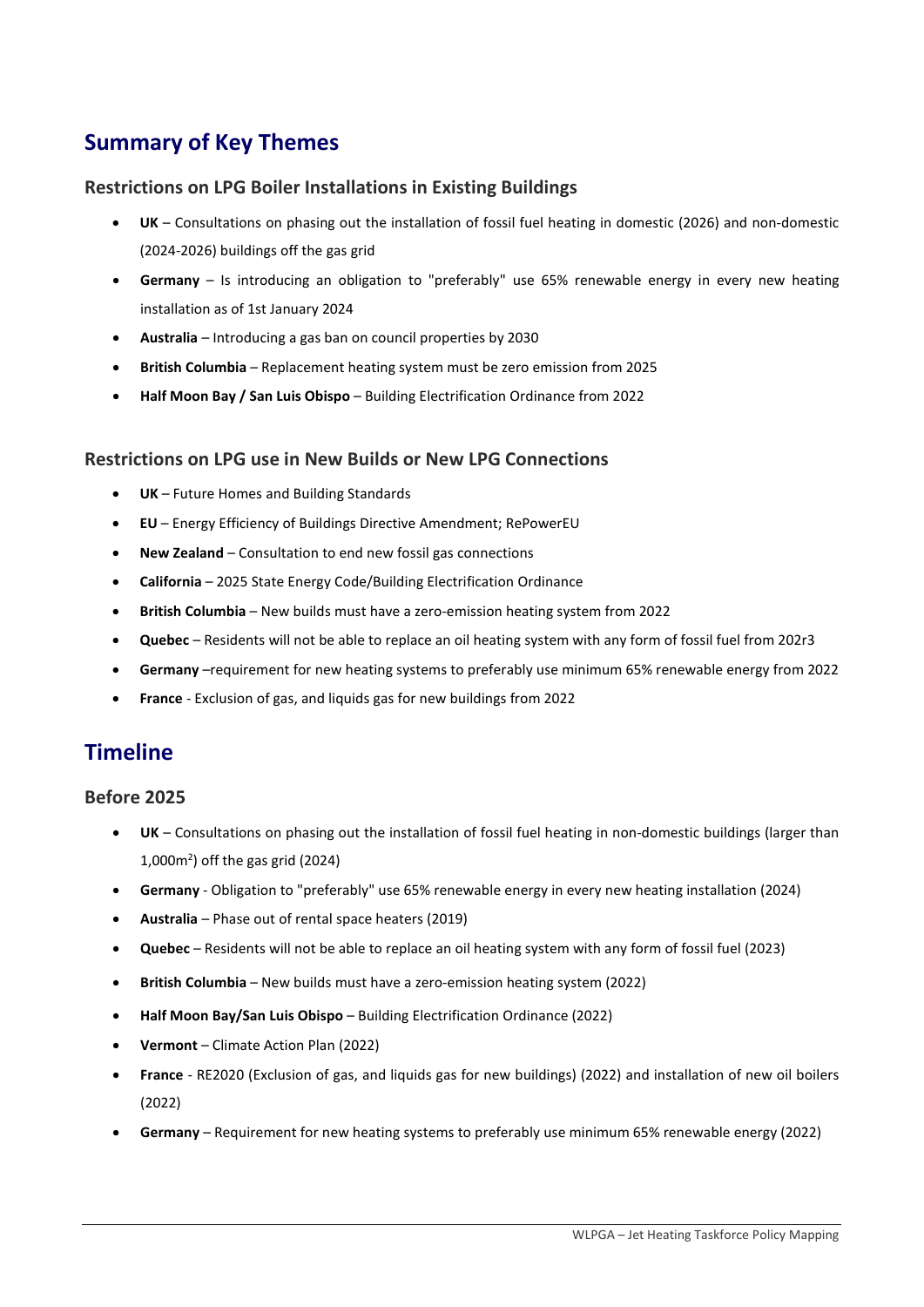#### <span id="page-7-0"></span>**Between 2025 and 2030**

- EU Proposal within the Energy Performance of Buildings Directive for a clear legal basis for national bans of boilers based on fossil fuels and removal of subsidised for fossil-fuel boilers as of 2027. RePower EU proposed phasing out Member States' subsidies for fossil fuel-based boilers in buildings as of 2025 as a minimum and encouraging redirection to incentivise support schemes for heat pumps instead.
- **UK** Future Buildings and Homes Standard (2025)
- **New Zealand** Consultation on end to new fossil gas connections (2025)
- **UK**  Consultations on phasing out the installation of fossil fuel heating in domestic and non-domestic buildings (smaller than 1,000m<sup>2</sup>) off the gas grid (2026)
- **Australia**  Ban on gas use in council buildings (2030)
- **California** State Energy Code (2025)

#### <span id="page-7-1"></span>**After 2030**

• **USA** – Emission reduction targets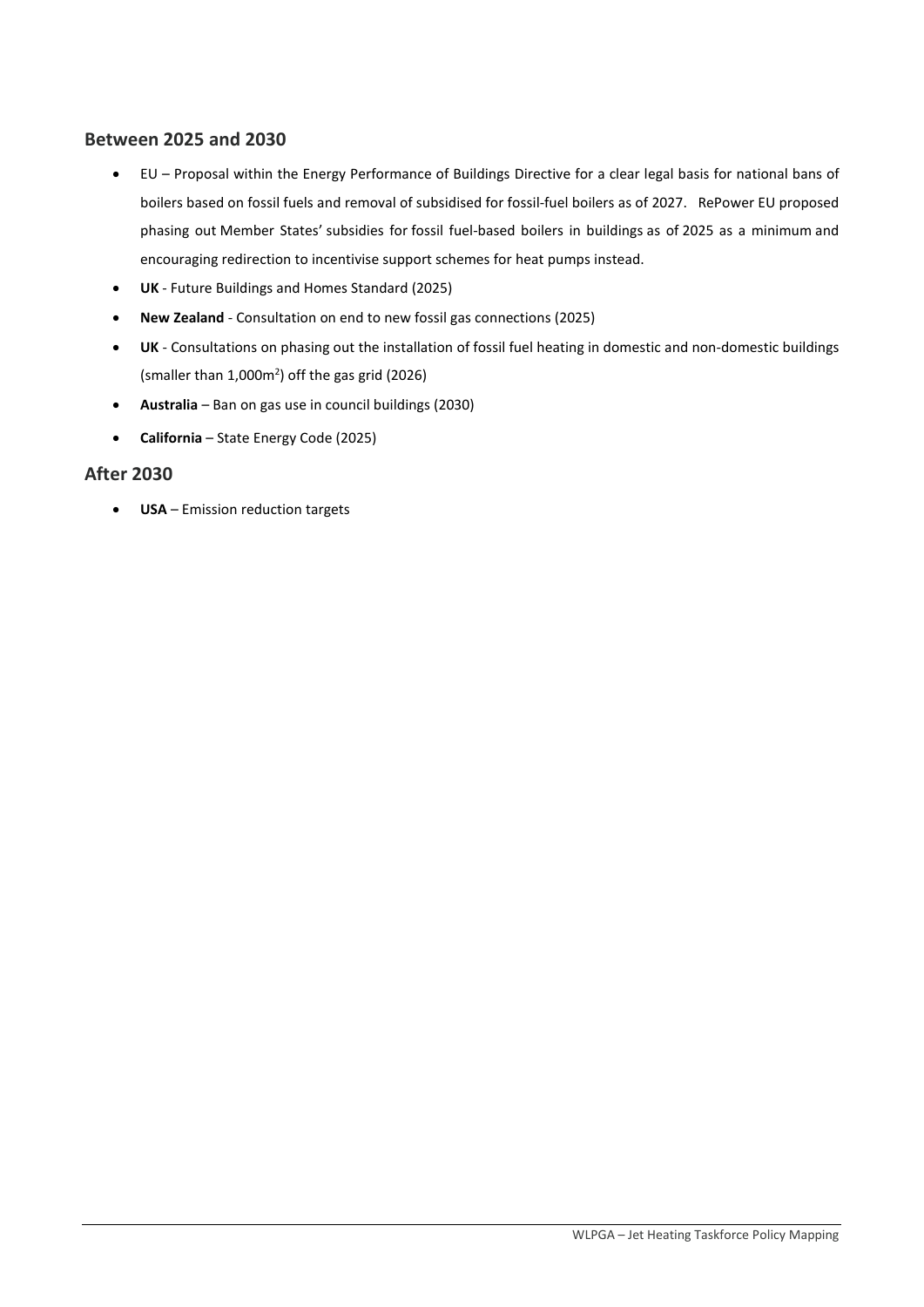## <span id="page-8-0"></span>**Annex: Summary of EU Member State Fossil Fuel Phase Outs**

| Country                | Date of fossil fuel<br>phase out                                                                                                                                                                                     | Type of fossil<br>fuels considered                                                       | Type of<br>infrastructure<br>considered    | Type of<br>legislation                                                                                                                                    | Specificities                                                                                                                                                                                                                                                        |
|------------------------|----------------------------------------------------------------------------------------------------------------------------------------------------------------------------------------------------------------------|------------------------------------------------------------------------------------------|--------------------------------------------|-----------------------------------------------------------------------------------------------------------------------------------------------------------|----------------------------------------------------------------------------------------------------------------------------------------------------------------------------------------------------------------------------------------------------------------------|
| <b>AT - Austria</b>    | 2021 (oil, new<br>installations)<br>2025 (gas, new<br>buildings)<br>2035 (oil, all<br>buildings)<br>2050 at the latest<br>(milestone by 2030)                                                                        | Oil-fired heating<br>systems                                                             | Residential<br>heating                     | National Energy &<br>climate plan                                                                                                                         | Funding priority to<br>phase out fossil-fuel<br>powered heating<br>systems in<br>residential housing<br>(Oil Phase-Out<br>Premium)                                                                                                                                   |
| <b>BE</b> - Belgium    | Flanders:<br>2021 for new<br>constructions (oil,<br>new buildings and<br>major energy<br>efficiency<br>retrofitting - under<br>discussion_<br>2035 for existing<br>buildings)<br>Bruxelles (2025)<br>Wallonie (2035) | Oil fired heating<br>systems (only the<br>selling is banned<br>not the use of it<br>yet) | Residential<br>heating                     | Under the energy<br>performance EPB<br>scheme (for the<br>Flemish<br>Government) +<br>pacte<br>energetique<br>interfederal<br>(Accord de<br>Gouvernement) |                                                                                                                                                                                                                                                                      |
| DE -<br>Germany        | 2026 (oil, all<br>installations) - when<br>a low-carbon<br>alternative is<br>feasible                                                                                                                                | Oil-fired heating<br>systems                                                             | All buildings                              | <b>Climate Action</b><br>Programme 2030<br>of the federal<br>government                                                                                   | Under the EnEV34<br>law, standard oil-<br>boilers older than 30<br>years are replaced.<br>Under Ecodesign, a<br>new (condensing oil-<br>boiler can be<br>installed only in<br>combination with<br>solar thermal panels<br>and/or a heat pump<br>in a hybrid system). |
| DK -<br><b>Denmark</b> | 2013 (oil, new<br>buildings)<br>2016                                                                                                                                                                                 | Oil fired boilers<br>and natural gas<br>heating<br>New oil-fired<br>boilers              | New buildings<br><b>Existing buildings</b> | Danish Climate<br>Policy Plan                                                                                                                             | Oil for heating<br>purposes and coal<br>are to be phased out<br>by 2030, and<br>electricity and<br>heating supply is to<br>be 100% covered by<br>renewable energy<br>by 2035.                                                                                        |
| FI - Finland           | Already                                                                                                                                                                                                              |                                                                                          |                                            |                                                                                                                                                           |                                                                                                                                                                                                                                                                      |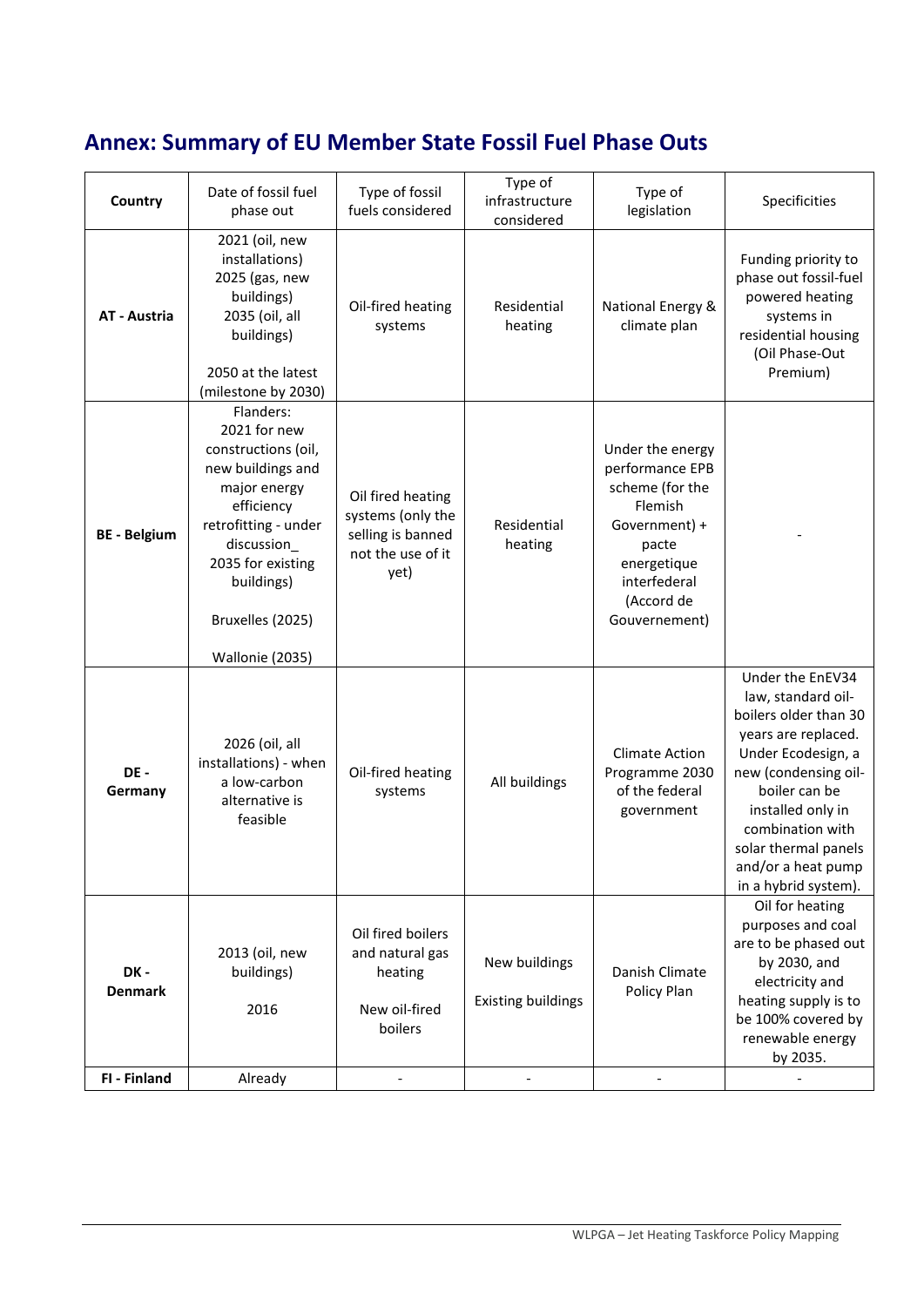| FR - France                    | 1 July 2021<br>(new buildings) ><br>2022?<br>1 January 2022<br>(existing buildings)<br>1 January 2022<br>(mono gas boilers in<br>new single-family<br>homes)<br>2024 (mono gas<br>boilers new<br>collective housing) | Oil-boilers<br>Gas boilers                                                           | Residential and<br>tertiary (buildings<br>for professional<br>use - 1000 m^2) | Draft Decree after<br>the Public<br>Consultation                                                                                                                           | A GHG threshold not<br>to be exceeded + a<br>gradual entry into<br>force (2021, 2024<br>2027 & 2030)                                                                                                                                                                                                                                 |
|--------------------------------|----------------------------------------------------------------------------------------------------------------------------------------------------------------------------------------------------------------------|--------------------------------------------------------------------------------------|-------------------------------------------------------------------------------|----------------------------------------------------------------------------------------------------------------------------------------------------------------------------|--------------------------------------------------------------------------------------------------------------------------------------------------------------------------------------------------------------------------------------------------------------------------------------------------------------------------------------|
| <b>IE</b> - Ireland            | 2020 (oil, new<br>buildings)<br>2022<br>2025 (gas, new<br>buildings)                                                                                                                                                 | Oil boilers<br>Gas boilers                                                           | New buildings<br><b>Existing buildings</b>                                    | Part L (Energy) of<br>the ROI Building<br>Regulations<br>(2019)                                                                                                            |                                                                                                                                                                                                                                                                                                                                      |
| IT - Italy                     | 2050 (global date)<br>2025 (coal exit)                                                                                                                                                                               | All<br>2025 (coal phase<br>out)<br>2050 (exit from<br>gas and other oil<br>products) | All<br>(gas plants, coal<br>fired plants)                                     | <b>National Energy</b><br><b>Strategy PNIEC to</b><br>be updated on<br>the basis of new<br>emission<br>reduction targets<br>PNRR introducing<br>51% emissions<br>reduction | Legambiente's<br>campaign to build a<br>coalition of relevant<br>stakeholders in Italy<br>from the business<br>community, local<br>authorities, unions<br>and others to<br>advocate for de-<br>carbonisation of<br>residential heating.<br>At the moment no<br>policy or target<br>decided in Italy is<br>particularly<br>ambitious. |
| LU-<br>Luxembourg              | 2023 (oil and gas,<br>new buildings)                                                                                                                                                                                 |                                                                                      |                                                                               |                                                                                                                                                                            |                                                                                                                                                                                                                                                                                                                                      |
| NL - The<br><b>Netherlands</b> | Unsuccessful for<br>2021 but over 90%<br>of newly built<br>dwellings are not<br>connected to the<br>gas grid                                                                                                         | Gas boiler (fossil<br>only)                                                          | New buildings                                                                 | New Climate<br>Package                                                                                                                                                     | For the time being<br>there will be no ban<br>on gas fired central<br>heating boilers (the<br>Netherlands has no<br>oil-boilers). After<br>2025 the necessity<br>of banning gas-<br>boilers will be<br>revisited.                                                                                                                    |